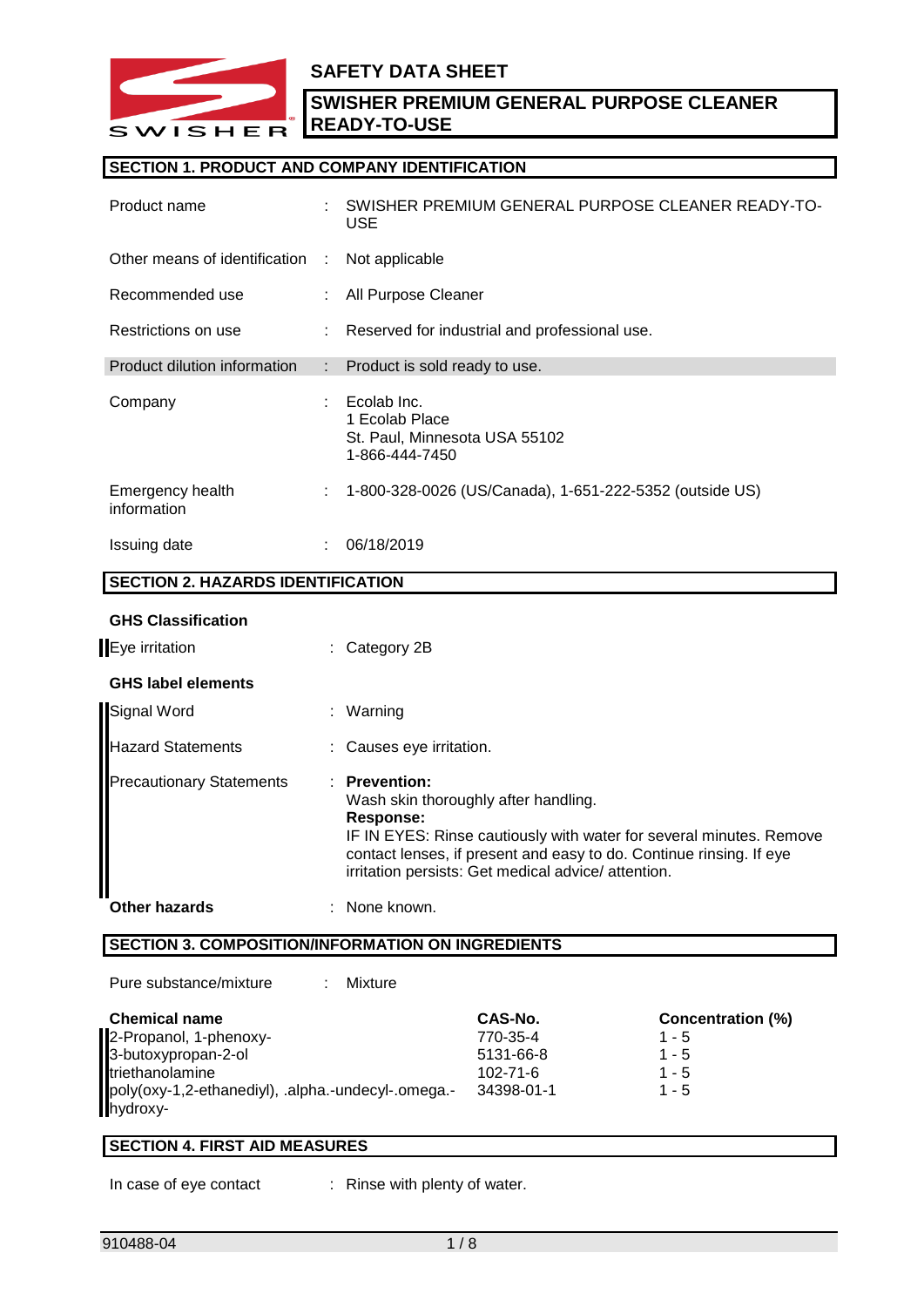| In case of skin contact                                           | : Rinse with plenty of water.                                                     |
|-------------------------------------------------------------------|-----------------------------------------------------------------------------------|
| If swallowed                                                      | : Rinse mouth. Get medical attention if symptoms occur.                           |
| If inhaled                                                        | : Get medical attention if symptoms occur.                                        |
| Protection of first-aiders                                        | : No special precautions are necessary for first aid responders.                  |
| Notes to physician                                                | : Treat symptomatically.                                                          |
| Most important symptoms<br>and effects, both acute and<br>delayed | : See Section 11 for more detailed information on health effects and<br>symptoms. |

### **SECTION 5. FIRE-FIGHTING MEASURES**

| Suitable extinguishing media                      | : Use extinguishing measures that are appropriate to local<br>circumstances and the surrounding environment.                                                                          |
|---------------------------------------------------|---------------------------------------------------------------------------------------------------------------------------------------------------------------------------------------|
| Unsuitable extinguishing<br>media                 | : None known.                                                                                                                                                                         |
| Specific hazards during fire<br>fighting          | : Not flammable or combustible.                                                                                                                                                       |
| Hazardous combustion<br>products                  | : Decomposition products may include the following materials:<br>Carbon oxides<br>Nitrogen oxides (NOx)                                                                               |
| Special protective equipment<br>for fire-fighters | : Use personal protective equipment.                                                                                                                                                  |
| Specific extinguishing<br>methods                 | : Fire residues and contaminated fire extinguishing water must be<br>disposed of in accordance with local regulations. In the event of fire<br>and/or explosion do not breathe fumes. |

### **SECTION 6. ACCIDENTAL RELEASE MEASURES**

| Personal precautions,<br>protective equipment and<br>emergency procedures | : Refer to protective measures listed in sections 7 and 8.                                                                                                                                                                                                                                                                                                                                                                    |
|---------------------------------------------------------------------------|-------------------------------------------------------------------------------------------------------------------------------------------------------------------------------------------------------------------------------------------------------------------------------------------------------------------------------------------------------------------------------------------------------------------------------|
| Environmental precautions                                                 | : Do not allow contact with soil, surface or ground water.                                                                                                                                                                                                                                                                                                                                                                    |
| Methods and materials for<br>containment and cleaning up                  | : Stop leak if safe to do so. Contain spillage, and then collect with non-<br>combustible absorbent material, (e.g. sand, earth, diatomaceous<br>earth, vermiculite) and place in container for disposal according to<br>local / national regulations (see section 13). Flush away traces with<br>water. For large spills, dike spilled material or otherwise contain<br>material to ensure runoff does not reach a waterway. |

| <b>SECTION 7. HANDLING AND STORAGE</b> |                                                                                                                                                                                    |  |  |  |
|----------------------------------------|------------------------------------------------------------------------------------------------------------------------------------------------------------------------------------|--|--|--|
| Advice on safe handling                | : Wash hands thoroughly after handling. In case of mechanical<br>malfunction, or if in contact with unknown dilution of product, wear full<br>Personal Protective Equipment (PPE). |  |  |  |
| Conditions for safe storage            | : Keep out of reach of children. Store in suitable labeled containers.                                                                                                             |  |  |  |
| 910488-04                              | 2/8                                                                                                                                                                                |  |  |  |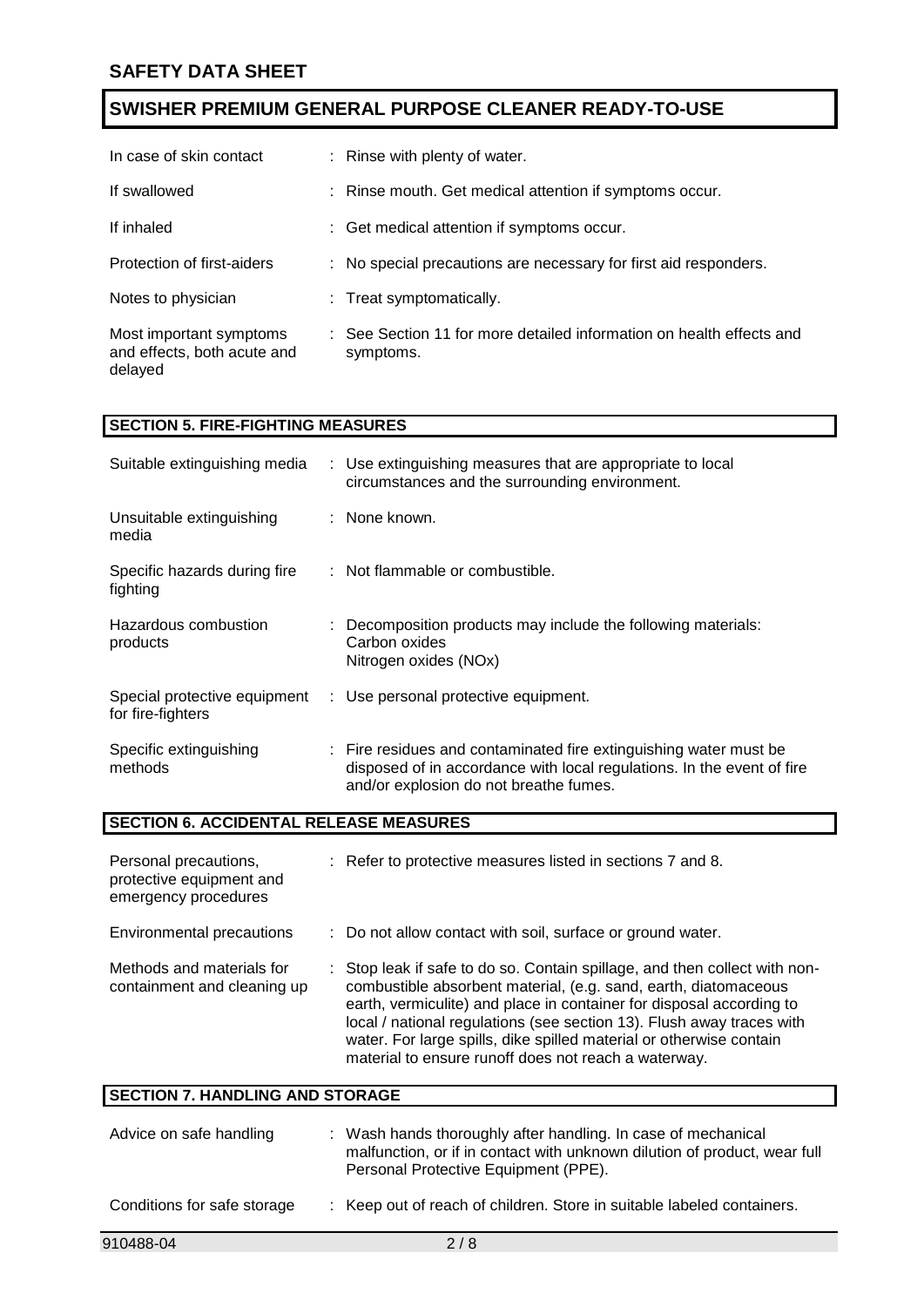Storage temperature : 0 °C to 40 °C

# **SECTION 8. EXPOSURE CONTROLS/PERSONAL PROTECTION**

# **Ingredients with workplace control parameters**

| Components                           | CAS-No.                                     | Form of<br>exposure                | Permissible<br>concentration                                      | <b>Basis</b> |
|--------------------------------------|---------------------------------------------|------------------------------------|-------------------------------------------------------------------|--------------|
| triethanolamine                      | 102-71-6                                    | TWA                                | $5 \text{ mg/m}$ 3                                                | <b>ACGIH</b> |
| <b>Engineering measures</b>          |                                             | exposure to airborne contaminants. | : Good general ventilation should be sufficient to control worker |              |
| <b>Personal protective equipment</b> |                                             |                                    |                                                                   |              |
| Eye protection                       | : No special protective equipment required. |                                    |                                                                   |              |
| Hand protection                      | : No special protective equipment required. |                                    |                                                                   |              |
| Skin protection                      | : No special protective equipment required. |                                    |                                                                   |              |
| Respiratory protection               |                                             |                                    | : No personal respiratory protective equipment normally required. |              |
| Hygiene measures                     | practice.                                   |                                    | : Handle in accordance with good industrial hygiene and safety    |              |

# **SECTION 9. PHYSICAL AND CHEMICAL PROPERTIES**

| Appearance                                 | t. | liquid                                       |
|--------------------------------------------|----|----------------------------------------------|
| Color                                      |    | clear, colorless                             |
| Odor                                       |    | citrus                                       |
| рH                                         |    | $9.0 - 11.0, (100\%)$                        |
| Flash point                                |    | Not applicable, Does not sustain combustion. |
| <b>Odor Threshold</b>                      |    | No data available                            |
| Melting point/freezing point               | ÷  | No data available                            |
| Initial boiling point and<br>boiling range |    | No data available                            |
| Evaporation rate                           |    | No data available                            |
| Flammability (solid, gas)                  |    | No data available                            |
| Upper explosion limit                      |    | No data available                            |
| Lower explosion limit                      |    | No data available                            |
| Vapor pressure                             |    | No data available                            |
| Relative vapor density                     |    | No data available                            |
| Relative density                           |    | $0.995 - 1.025$                              |
| Water solubility                           |    | soluble                                      |
| Solubility in other solvents               |    | No data available                            |
| Partition coefficient: n-                  |    | No data available                            |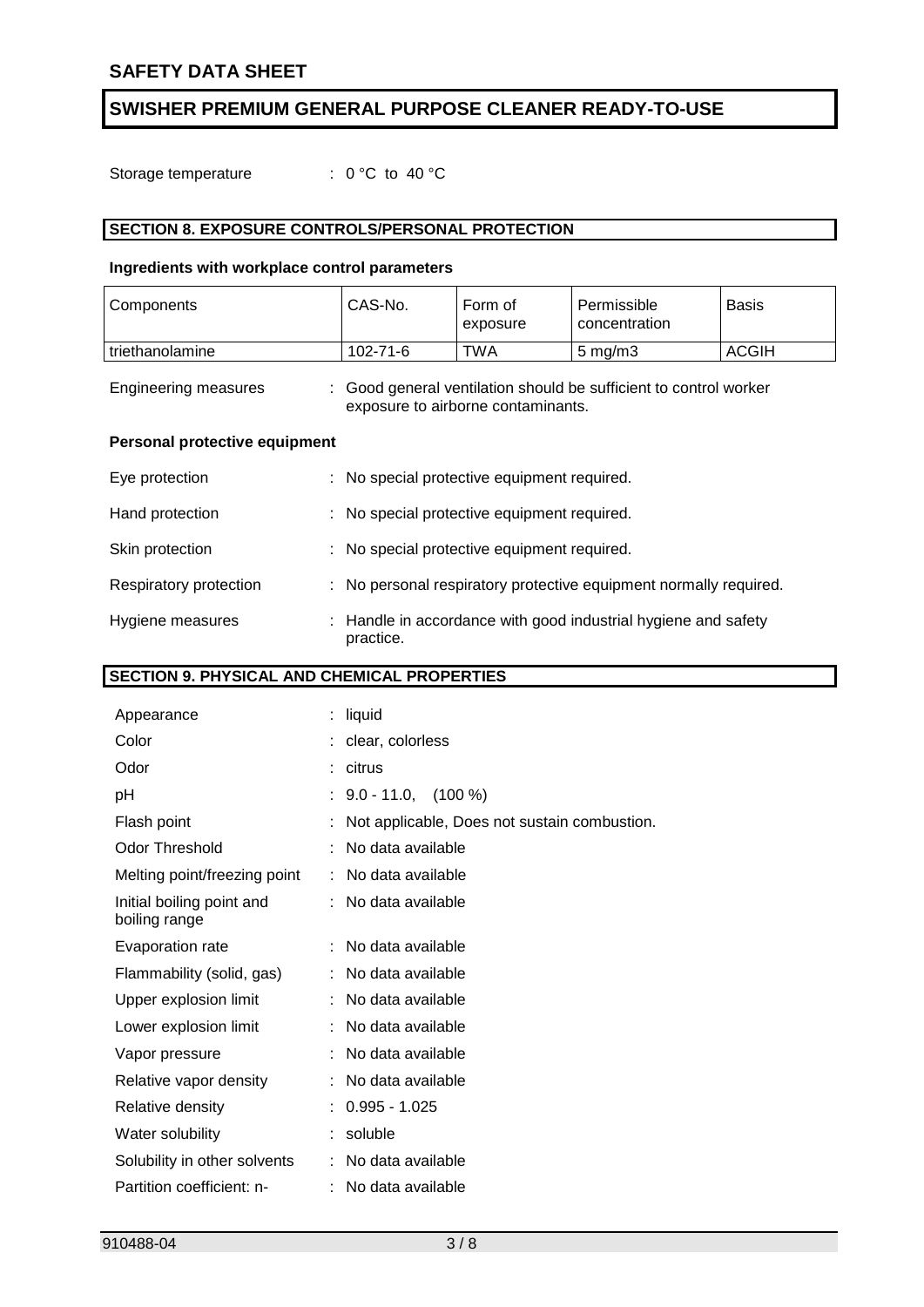octanol/water

| Autoignition temperature    | : No data available                                        |
|-----------------------------|------------------------------------------------------------|
| Thermal decomposition       | : No data available                                        |
| Viscosity, kinematic        | : No data available                                        |
| <b>Explosive properties</b> | : No data available                                        |
| Oxidizing properties        | : The substance or mixture is not classified as oxidizing. |
| Molecular weight            | : No data available                                        |
| <b>VOC</b>                  | No data available                                          |

# **SECTION 10. STABILITY AND REACTIVITY**

| Reactivity                            | : No dangerous reaction known under conditions of normal use.                                                            |
|---------------------------------------|--------------------------------------------------------------------------------------------------------------------------|
| Chemical stability                    | : Stable under normal conditions.                                                                                        |
| Possibility of hazardous<br>reactions | : No dangerous reaction known under conditions of normal use.                                                            |
| Conditions to avoid                   | $\therefore$ None known.                                                                                                 |
| Incompatible materials                | : Acids                                                                                                                  |
| Hazardous decomposition<br>products   | : In case of fire hazardous decomposition products may be produced<br>such as:<br>Carbon oxides<br>Nitrogen oxides (NOx) |

# **SECTION 11. TOXICOLOGICAL INFORMATION**

Information on likely routes of : Inhalation, Eye contact, Skin contact exposure

### **Potential Health Effects**

| Eyes                                  |  | : Causes eye irritation.                                      |  |  |
|---------------------------------------|--|---------------------------------------------------------------|--|--|
| <b>Skin</b>                           |  | : Health injuries are not known or expected under normal use. |  |  |
| Ingestion                             |  | : Health injuries are not known or expected under normal use. |  |  |
| Inhalation                            |  | : Health injuries are not known or expected under normal use. |  |  |
| <b>Chronic Exposure</b>               |  | : Health injuries are not known or expected under normal use. |  |  |
| <b>Experience with human exposure</b> |  |                                                               |  |  |
| Eye contact                           |  | : Redness, Irritation                                         |  |  |
| Skin contact                          |  | : No symptoms known or expected.                              |  |  |
| Ingestion                             |  | : No symptoms known or expected.                              |  |  |
| Inhalation                            |  | : No symptoms known or expected.                              |  |  |
| <b>Toxicity</b>                       |  |                                                               |  |  |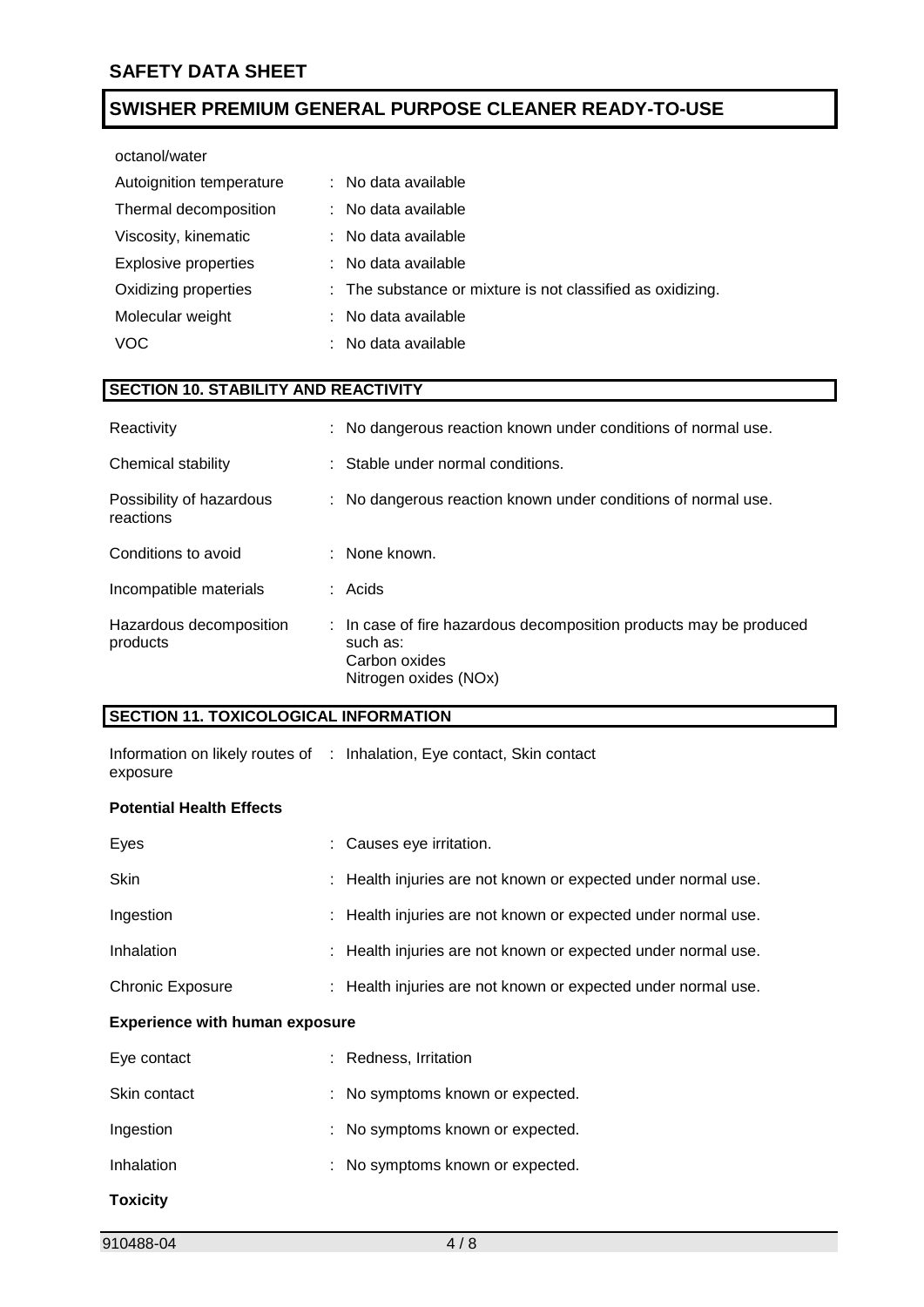### **Product**

| Acute oral toxicity                  | : Acute toxicity estimate : $> 5,000$ mg/kg                                                                            |  |
|--------------------------------------|------------------------------------------------------------------------------------------------------------------------|--|
| Acute inhalation toxicity            | : No data available                                                                                                    |  |
| Acute dermal toxicity                | : Acute toxicity estimate : $> 5,000$ mg/kg                                                                            |  |
| Skin corrosion/irritation            | : No data available                                                                                                    |  |
| Serious eye damage/eye<br>irritation | : Mild eye irritation                                                                                                  |  |
| Respiratory or skin<br>sensitization | : No data available                                                                                                    |  |
| Carcinogenicity                      | : No data available                                                                                                    |  |
| Reproductive effects                 | : No data available                                                                                                    |  |
| Germ cell mutagenicity               | : No data available                                                                                                    |  |
| Teratogenicity                       | No data available                                                                                                      |  |
| STOT-single exposure                 | : No data available                                                                                                    |  |
| STOT-repeated exposure               | : No data available                                                                                                    |  |
| Aspiration toxicity                  | : No data available                                                                                                    |  |
| <b>Components</b>                    |                                                                                                                        |  |
| Acute inhalation toxicity            | : poly(oxy-1,2-ethanediyl), .alpha.-undecyl-.omega.-hydroxy-<br>4 h LC50 Rat: $>$ 5 mg/l<br>Test atmosphere: dust/mist |  |

# **SECTION 12. ECOLOGICAL INFORMATION**

| <b>Ecotoxicity</b>                                     |                                                                                                       |  |  |
|--------------------------------------------------------|-------------------------------------------------------------------------------------------------------|--|--|
| <b>Environmental Effects</b>                           | : This product has no known ecotoxicological effects.                                                 |  |  |
| <b>Product</b>                                         |                                                                                                       |  |  |
| Toxicity to fish                                       | No data available                                                                                     |  |  |
| Toxicity to daphnia and other<br>aquatic invertebrates | : No data available                                                                                   |  |  |
| Toxicity to algae                                      | No data available                                                                                     |  |  |
| <b>Components</b>                                      |                                                                                                       |  |  |
| Toxicity to fish                                       | : 2-Propanol, 1-phenoxy-<br>96 h LC50 Fish: 280 mg/l                                                  |  |  |
|                                                        | triethanolamine<br>96 h LC50: 11,800 mg/l                                                             |  |  |
|                                                        | poly(oxy-1,2-ethanediyl), .alpha.-undecyl-.omega.-hydroxy-<br>96 h LC50 Pimephales promelas: 5.5 mg/l |  |  |
| <b>Components</b>                                      |                                                                                                       |  |  |
| Toxicity to daphnia and other<br>aquatic invertebrates | : 3-butoxypropan-2-ol<br>48 h EC50: > 1,000 mg/l                                                      |  |  |
|                                                        | triethanolamine<br>48 h EC50: 609.88 mg/l                                                             |  |  |
| 910488-04                                              | 5/8                                                                                                   |  |  |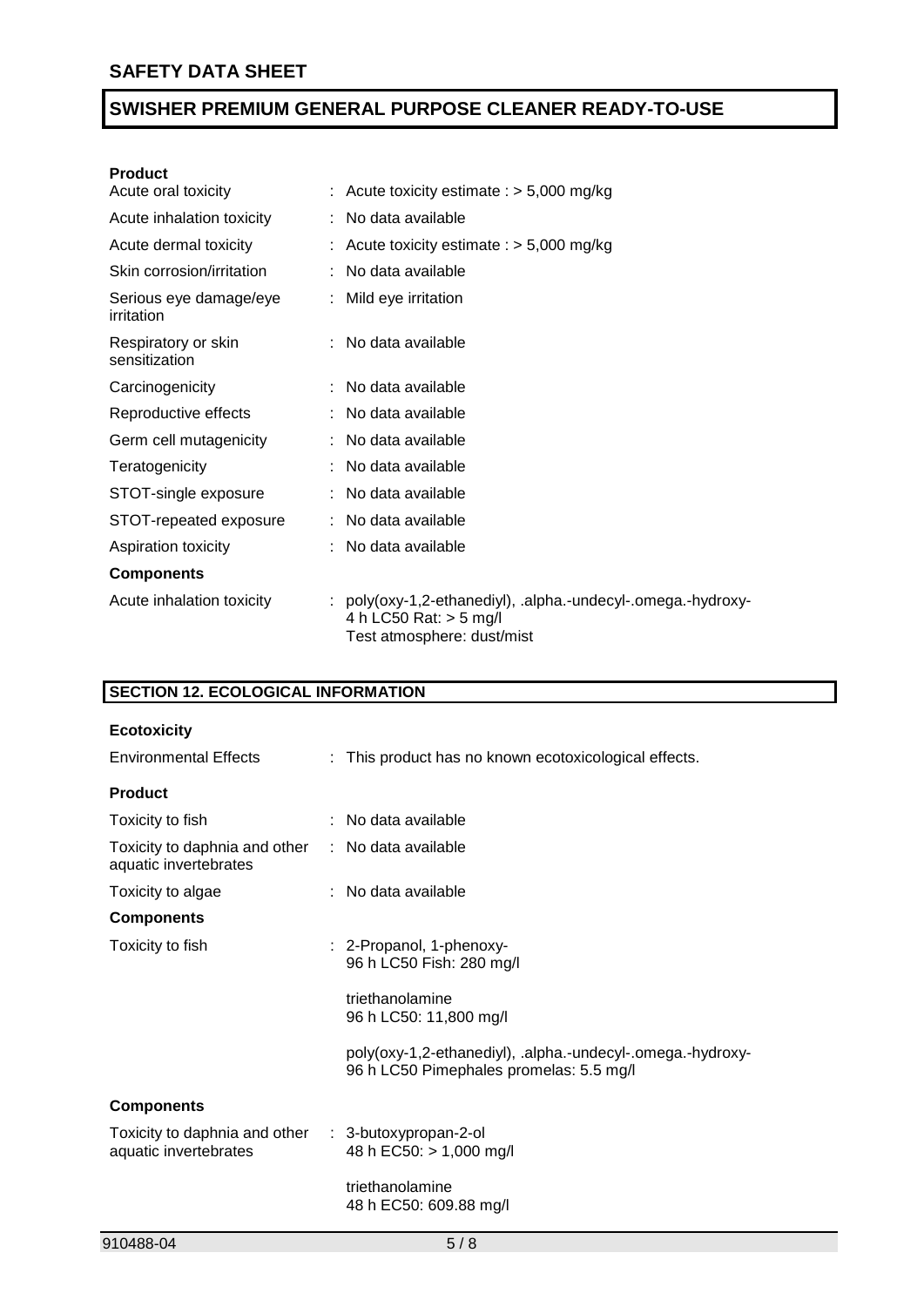|                                            | poly(oxy-1,2-ethanediyl), .alpha.-undecyl-.omega.-hydroxy-<br>48 h EC50 Daphnia magna (Water flea): 5.5 mg/l |  |  |  |
|--------------------------------------------|--------------------------------------------------------------------------------------------------------------|--|--|--|
| <b>Components</b>                          |                                                                                                              |  |  |  |
| Toxicity to algae                          | : triethanolamine<br>72 h EC50: > 100 mg/l                                                                   |  |  |  |
|                                            | poly(oxy-1,2-ethanediyl), .alpha.-undecyl-.omega.-hydroxy-<br>96 h EC50: 5.5 mg/l                            |  |  |  |
| <b>Persistence and degradability</b>       |                                                                                                              |  |  |  |
| Biodegradable                              |                                                                                                              |  |  |  |
| <b>Bioaccumulative potential</b>           |                                                                                                              |  |  |  |
| No data available                          |                                                                                                              |  |  |  |
| <b>Mobility in soil</b>                    |                                                                                                              |  |  |  |
| No data available                          |                                                                                                              |  |  |  |
| Other adverse effects                      |                                                                                                              |  |  |  |
| No data available                          |                                                                                                              |  |  |  |
| <b>SECTION 13. DISPOSAL CONSIDERATIONS</b> |                                                                                                              |  |  |  |
| Disposal methods                           | : Diluted product can be flushed to sanitary sewer.                                                          |  |  |  |
| Disposal considerations                    | Dispose of in accordance with local, state, and federal regulations.                                         |  |  |  |

## **SECTION 14. TRANSPORT INFORMATION**

The shipper/consignor/sender is responsible to ensure that the packaging, labeling, and markings are in compliance with the selected mode of transport.

### **Land transport (DOT)**

Not dangerous goods

### **Sea transport (IMDG/IMO)**

Not dangerous goods

# **SECTION 15. REGULATORY INFORMATION**

### **EPCRA - Emergency Planning and Community Right-to-Know**

### **CERCLA Reportable Quantity**

This material does not contain any components with a CERCLA RQ.

### **SARA 304 Extremely Hazardous Substances Reportable Quantity**

This material does not contain any components with a section 304 EHS RQ.

### **SARA 311/312 Hazards** : Serious eye damage or eye irritation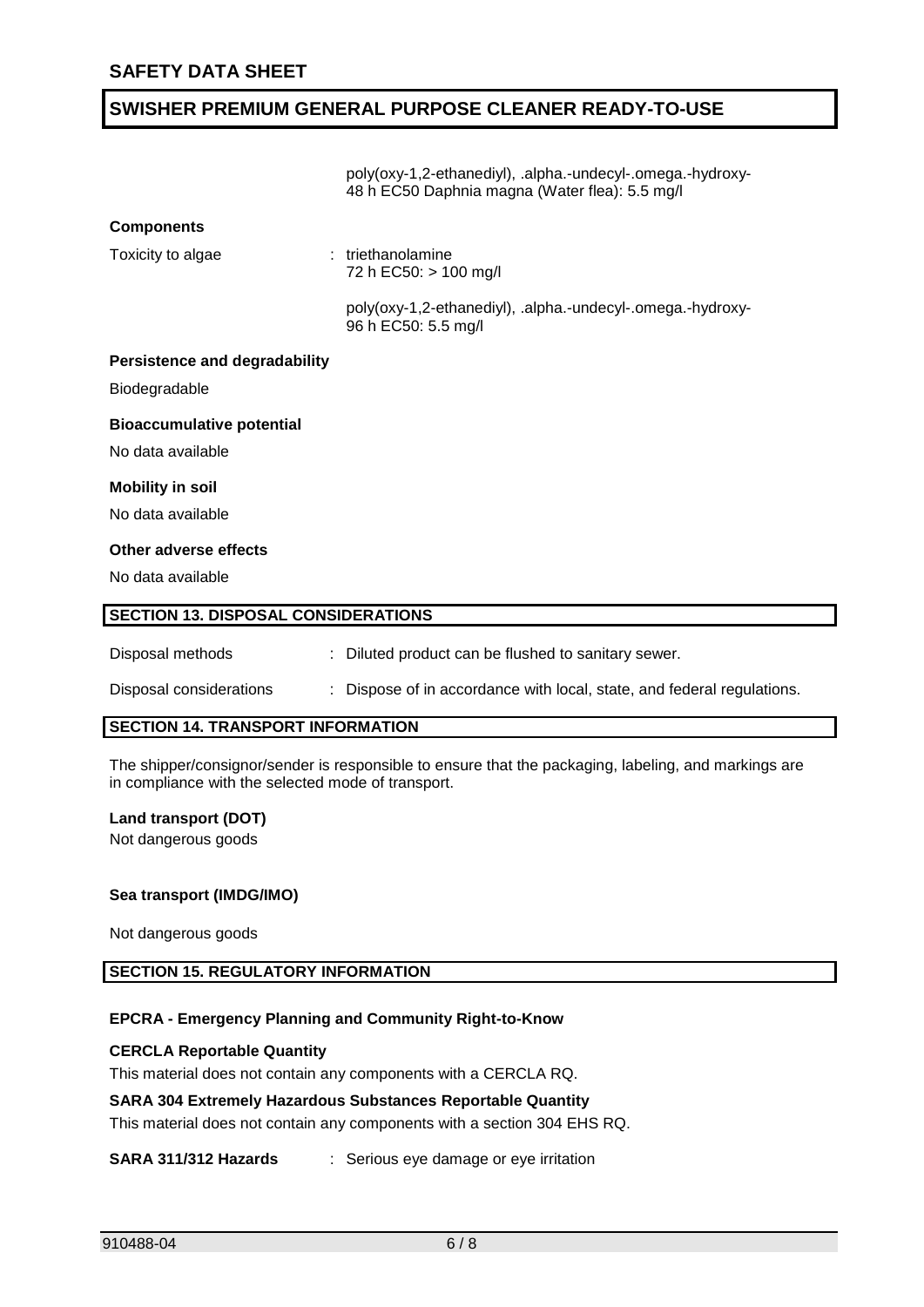| <b>SARA 302</b> | : This material does not contain any components with a section 302<br>EHS TPQ.                                                                                                            |
|-----------------|-------------------------------------------------------------------------------------------------------------------------------------------------------------------------------------------|
| <b>SARA 313</b> | : This material does not contain any chemical components with known<br>CAS numbers that exceed the threshold (De Minimis) reporting levels<br>established by SARA Title III, Section 313. |

### **California Prop. 65**

This product does not contain any chemicals known to the State of California to cause cancer, birth, or any other reproductive defects.

### **California Cleaning Product Right to Know Act of 2017 (SB 258)**

This regulation applies to this product.

| This regarded applied to the product |               |                       |                |
|--------------------------------------|---------------|-----------------------|----------------|
| <b>Chemical Name</b>                 | CAS-No.       | Function              | List(s)        |
| water                                | 7732-18-5     | Diluent               | Not Applicable |
| 2-Propanol, 1-phenoxy-               | 770-35-4      | Solvent               | Not Applicable |
| 3-butoxypropan-2-ol                  | 5131-66-8     | Solvent               | Not Applicable |
| triethanolamine                      | 102-71-6      | <b>Cleaning Agent</b> | Not Applicable |
| Fatty acid salt                      | Withheld      | <b>Cleaning Agent</b> | Not Applicable |
| poly(oxy-1,2-ethanediyl), .alpha.-   | 34398-01-1    | <b>Cleaning Agent</b> | Not Applicable |
| undecyl-.omega.-hydroxy-             |               |                       |                |
| Substituted alkylamine               | Withheld      | <b>Cleaning Agent</b> | Not Applicable |
| Carboxylic acid salt                 | Withheld      | <b>Cleaning Agent</b> | Not Applicable |
| Anionic surfactant                   | Withheld      | <b>Cleaning Agent</b> | Not Applicable |
| Chelating agent                      | Withheld      | <b>Cleaning Agent</b> | Not Applicable |
| Fragrance ingredient(s)              | Not Available | Fragrance             | Not Applicable |
| Fatty acid                           | Withheld      | <b>Cleaning Agent</b> | Not Applicable |
| Sodium hydroxide                     | 1310-73-2     | <b>Cleaning Agent</b> | 20             |
|                                      |               | .                     | .              |

\*refer to ecolab.com/sds for electronic links to designated lists

### **The ingredients of this product are reported in the following inventories:**

### **United States TSCA Inventory** :

All substances listed as active on the TSCA inventory

### **Canadian Domestic Substances List (DSL)** :

This product contains one or several components that are not on the Canadian DSL nor NDSL.

#### **Australia Inventory of Chemical Substances (AICS)** : not determined

**New Zealand. Inventory of Chemical Substances** :

not determined

**Japan. ENCS - Existing and New Chemical Substances Inventory** : not determined

**Korea. Korean Existing Chemicals Inventory (KECI)** : not determined

**Philippines Inventory of Chemicals and Chemical Substances (PICCS)** : not determined

**China. Inventory of Existing Chemical Substances in China (IECSC)** : not determined

**Taiwan Chemical Substance Inventory (TCSI)** :